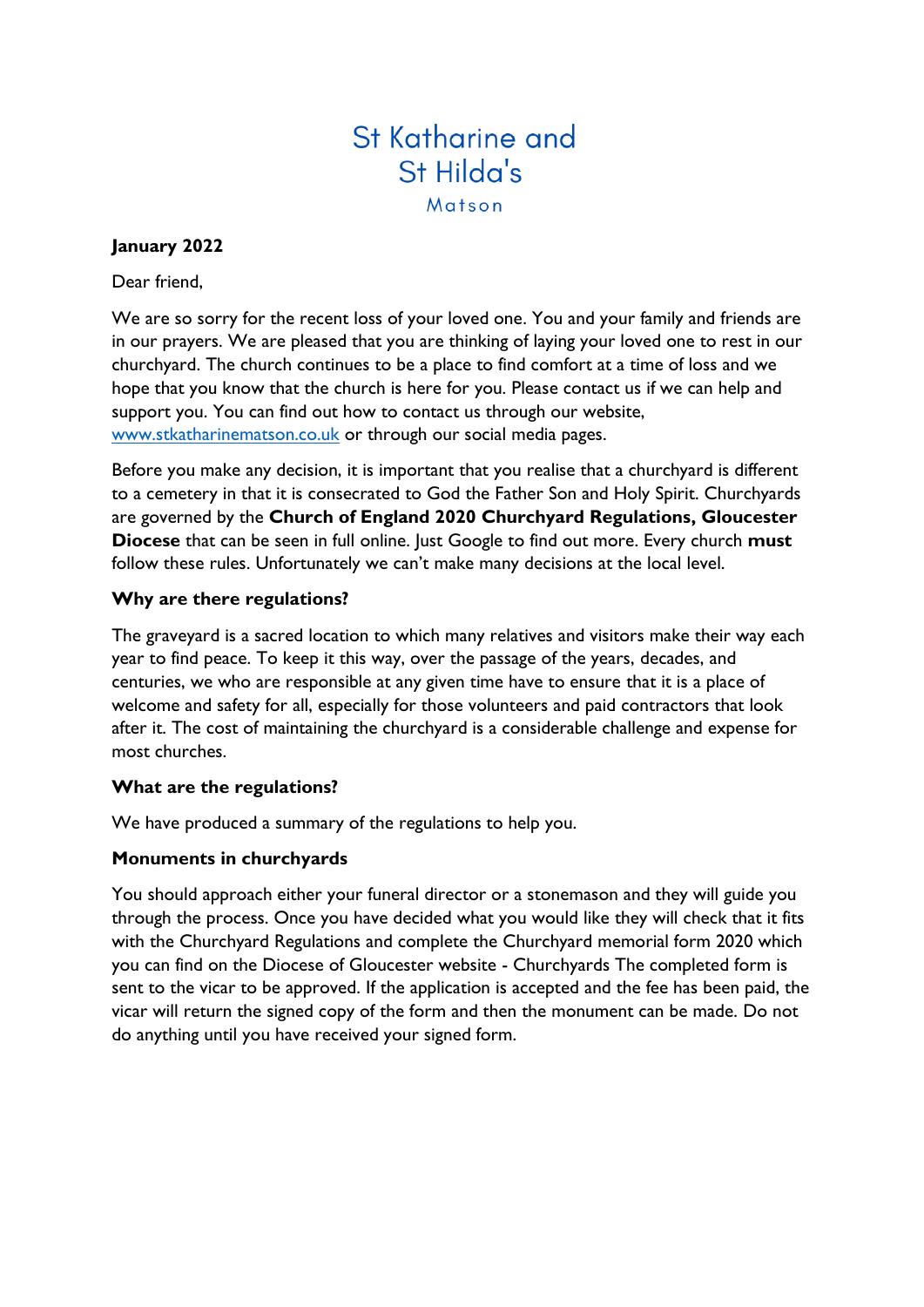## **How much does it cost?**

#### **These are the current fees for 2022**

| <b>Memorial Type</b>                                                                                                                                                                                      | <b>Fee to Diocese</b> | Fee to local<br>church | <b>Total</b> |
|-----------------------------------------------------------------------------------------------------------------------------------------------------------------------------------------------------------|-----------------------|------------------------|--------------|
| Small wooden cross                                                                                                                                                                                        | 15                    | 34                     | 49           |
| Small vase not<br>exceeding 305mm x<br>$203$ mm $\times$ 203mm<br>$(12" \times 8" \times 8")$ or<br>tablet, plaque or<br>other marker<br>commemorating a<br>person whose<br>remains have been<br>cremated | 15                    | 64                     | 79           |
| Any other<br>monument ((the<br>above fees include the<br>approval of the<br>original inscription by<br>the incumbent)                                                                                     | 15                    | 135                    | 150          |
| Additional<br>inscription on<br>existing monument                                                                                                                                                         | 15                    | 16                     | 31           |

### **Please ask for fees for Burial and Committal of Ashes services**

#### **Please ask for fees for headstones and cremation stones.**

All fees are reviewed at the beginning of each year. Please get in touch if finances are difficult. We do our best to make things as easy possible.

### **Why can't we erect a headstone for 6 months after a burial?**

Graves take this time to settle, and the ground is unstable. This interval allows the family, or often families, to choose the wording acceptable to all members of the family (ies).

### **Why can we only have a natural stone headstone or unpolished grey granite, and not a black one?**

A grave is the property of the Parish Priest, and they can only authorise natural stone or unpolished grey granite. Anything else needs permission from the Diocese. They cannot authorise it

### **Why can't we put anything we like on the headstone?**

A churchyard is a Christian place and reflects the principles of its faith and beliefs. We do our best to collaborate with you and come up with a wonderful tribute to celebrate the life of your loved one.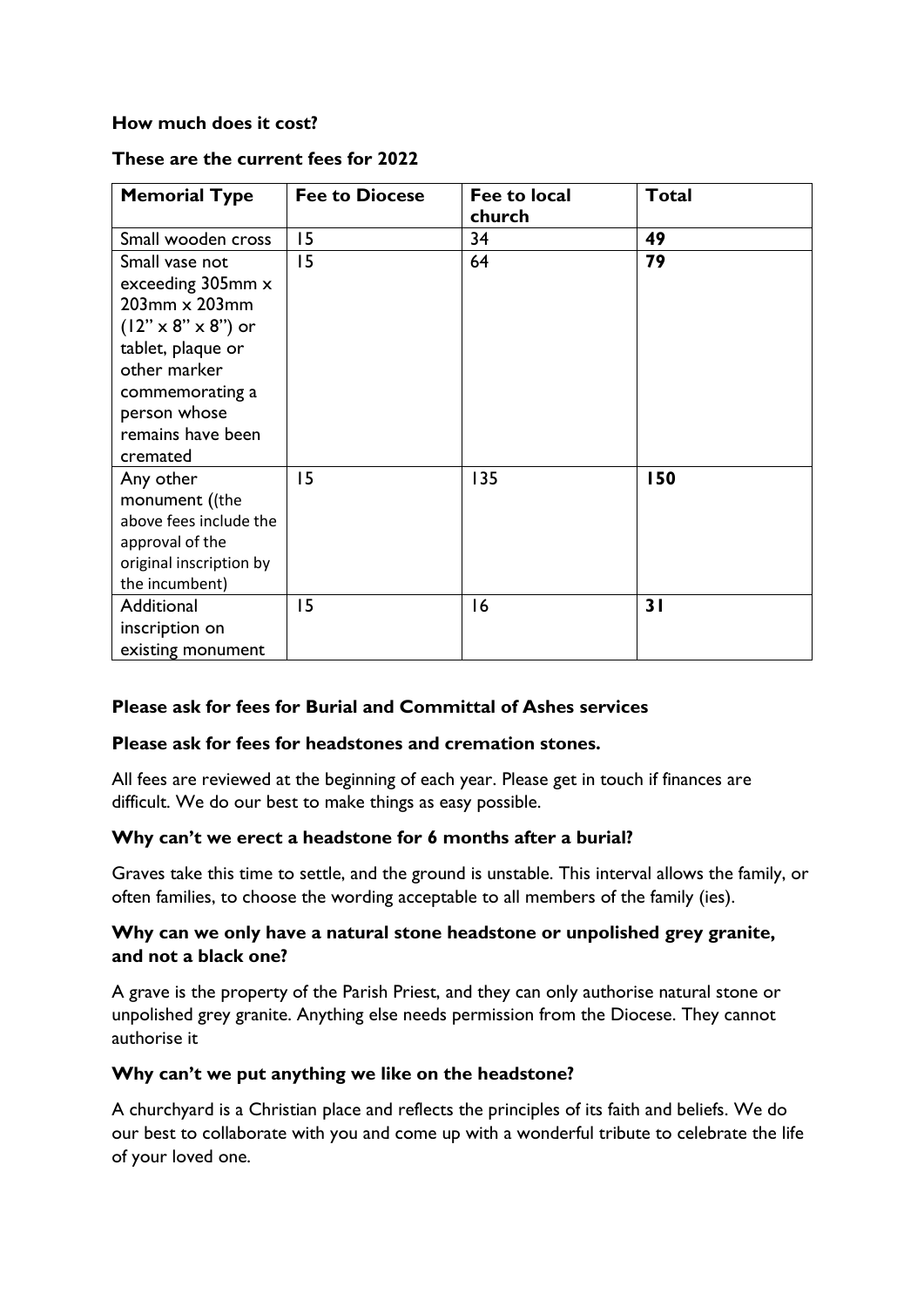# **Why are some churchyards not mowed all over, and left wild until August?**

It is a deliberate policy to encourage wildflowers to grow, and each year more primroses, daisies, snowdrops appear. Footpaths may be created during the growing season by volunteer mowing to allow access to all areas of the churchyard.

## **Why are artificial flowers not allowed?**

They do not rot down. All the work in the churchyard is done by volunteers, and it is unfair to them to have to clear away faded or broken artificial flowers. Even real flowers look unsightly after a while, and it is expected that visitors to graves take home all old dead flowers. It is permissible to lay Remembrance Day poppies or Christmas wreaths on graves if removed after 2 months. We realise that flowers can be expensive, so we are sympathetic to this issue. Please talk with us to find out more about this.

## **Why are toys and scarves etc. not allowed on graves?**

For deceased children under 18 years of age, a suitable toy or tribute may be placed on their grave for 6 months after burial. Toys, scarves, and other tribute do not last and don't create a restful space for other visitors.

## **Why aren't kerb stones and chippings allowed? There are some there already.**

The ones already there date back to when the mowing was all done with hand tools or at a time when the church had no parish priest. New legislation and insurance policies make it compulsory that we follow all sensible rules to minimise risks. Stones and solid objects create an unacceptable risk of injury to both operators of machinery and any bystanders.

### **Who makes these rules?**

The Church of England and the Diocese of Gloucester issue the rules not St Katharine's Church alone. This is not an unelected body but has a Synod or Committee to govern all aspects of Churches in the County. The churchyard rules are the result of experience and input from every P.C.C. which are all composed of local elected members of every Parish Church.

### **Who can be buried or have their ashes interred in the churchyard?**

Not everyone can be buried in a churchyard. There are rules that state who can be buried in the churchyard.

- (i) A Parishioner at the time of their death,
- (ii) (ii) someone who died in the Parish, and
- (iii) (iii) someone who was on the Church Electoral Roll at the time of their death.
- (iv) iv) Burial of a family member in an existing double-depth grave and modification of memorial if all relevant family in agreement and
- (v) v) Burial of someone with a strong family connection to the church or previous service at the church.

Membership of the Church of England is not a necessity to enjoy these rights. For cremations, ashes can only be interred in the Garden of Remembrance area, or into an existing grave.